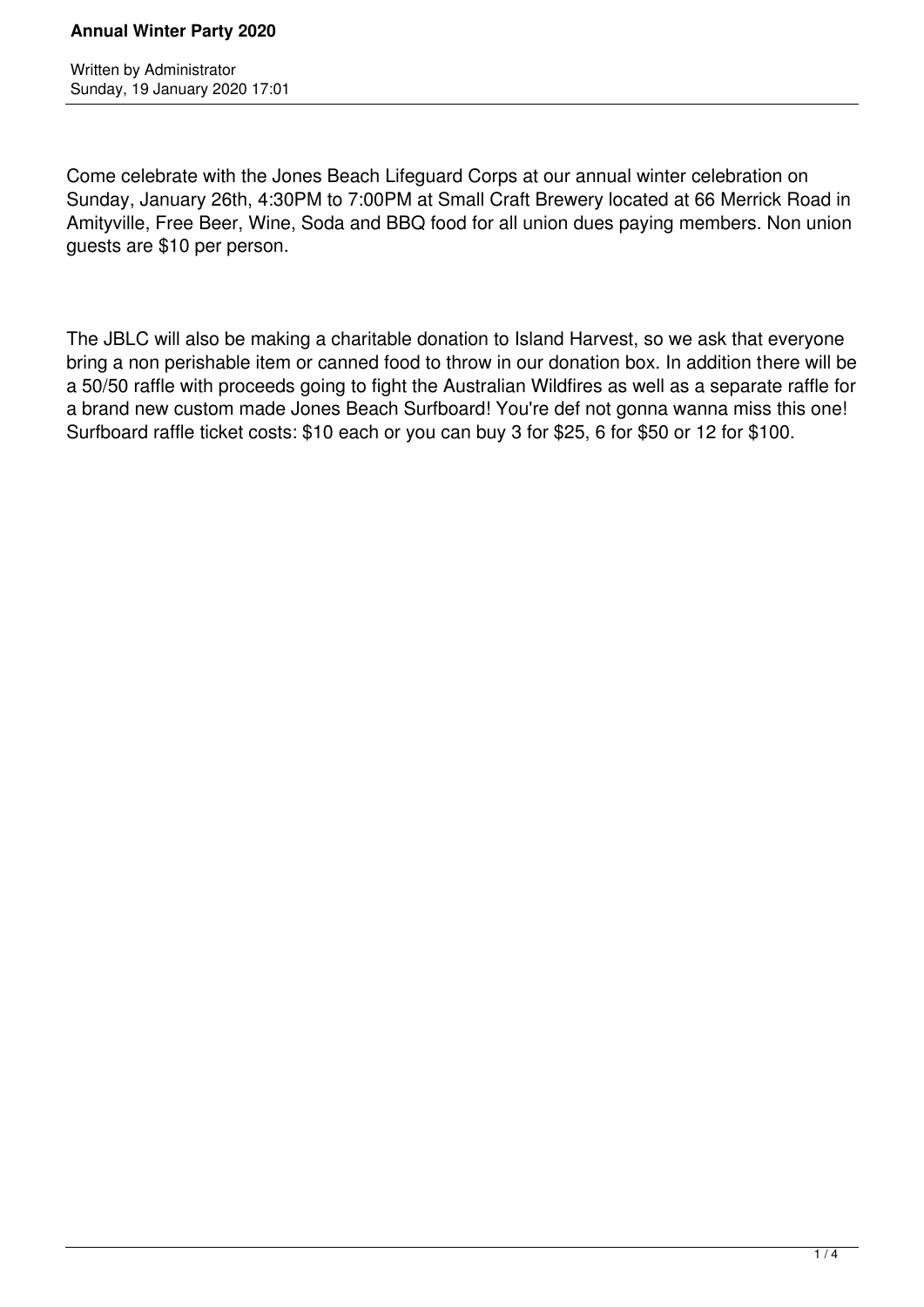## **Annual Winter Party 2020**

Written by Administrator Sunday, 19 January 2020 17:01



**Fammel tyle sale tyde wie eyes kudident peink or Saendiny stAuto Repavalik en pile carcipal Sammy's Auto** shop.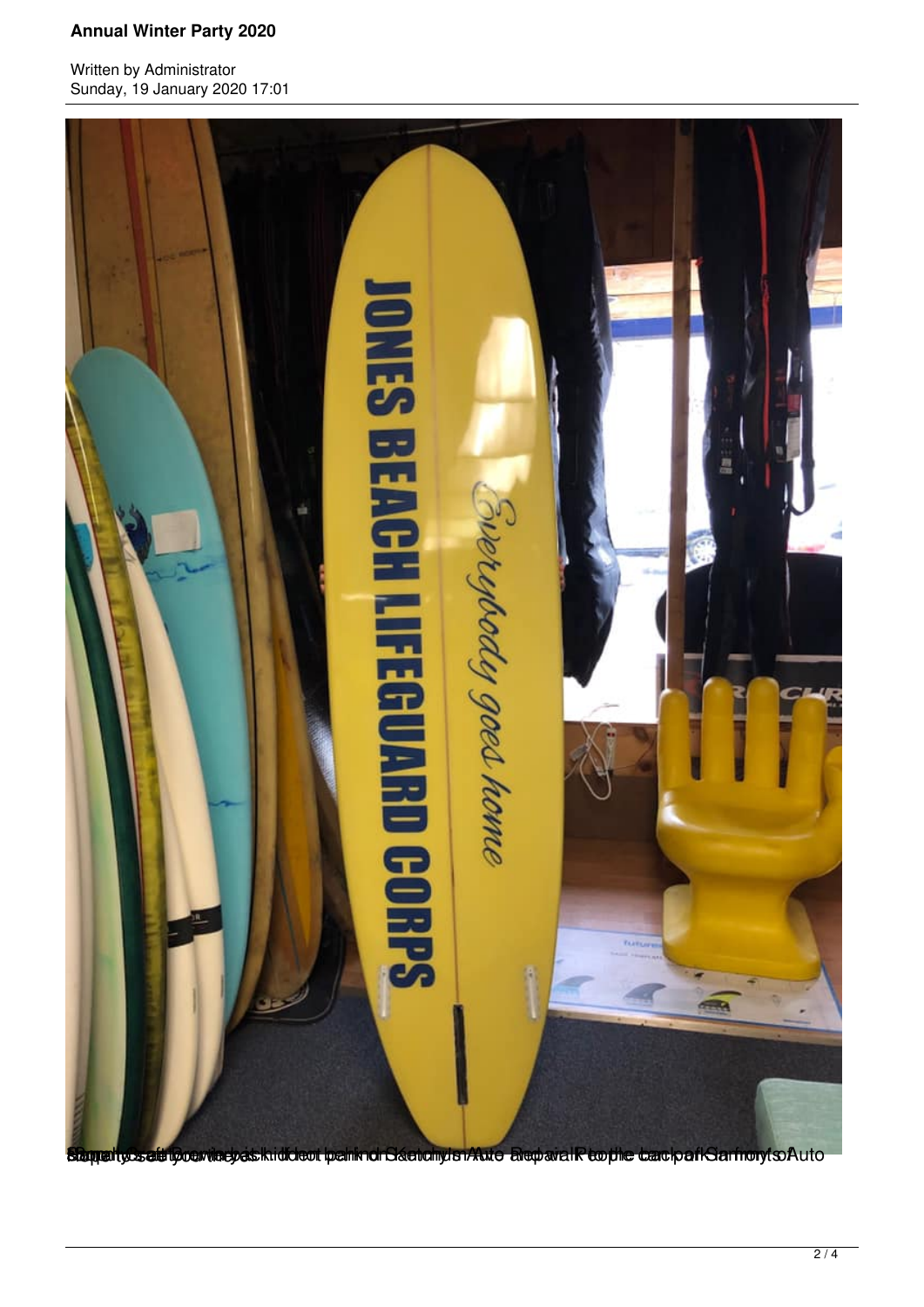## **Annual Winter Party 2020**

Written by Administrator Sunday, 19 January 2020 17:01